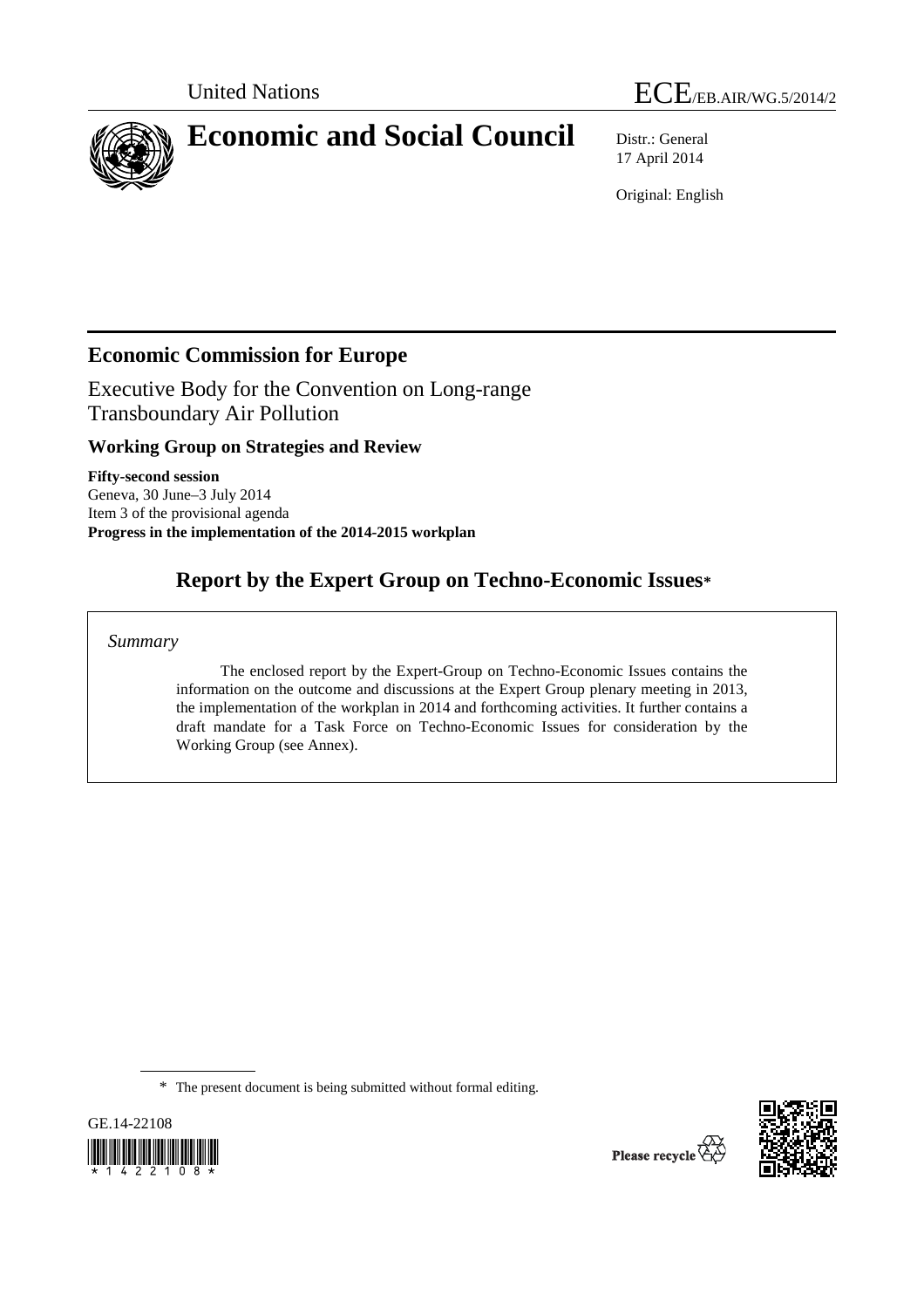# **I. Introduction**

1. The present document contains information on the plenary session of the Expert Group on Techno-economic Issues held on 18 October 2013 in Nice, France and addresses the implementation of the workplan as of 2014.

#### **A. Attendance**

2. Twenty-three experts participated in the Expert Group plenary meeting including experts from 11 Parties to the Convention: Croatia, Finland, France, Germany, Italy, the Netherlands, Russian Federation, Sweden, Switzerland, the former Yugoslav Republic of Macedonia and Ukraine. Representatives from the European Association of Internal Combustion Engine Manufacturers (EUROMOT), the European Chemical Industry Council (CEFIC), the oil companies' European association (CONCAWE), the French-German Institute for Environmental Research (KIT-DFIU), the Inter-professional Technical Centre for Studies on Atmospheric Pollution (CITEPA) and the French Agency of Environment and Energy Management (ADEME) took part in the meeting. Representatives of the private sector also attended. Simultaneous English-Russian interpretation was provided by the technical secretariat of the Expert-Group on Techno-Economic Issues to facilitate the active participation of the Russian-speaking experts. The participation of one expert from Ukraine was financially supported by France.

#### **B. Organization of work**

3. Mr. Tiziano Pignatelli (Italy) and Mr. Jean-Guy Bartaire (France) chaired the meeting. All presentations delivered at the meeting are available on internet at: http://www.citepa.org/old/forums/egtei/egtei\_meetings.htm.

# **II. Summary of presentations and main discussion points**

4. The technical secretariat of the Expert Group presented the results of the work of the sub-group for the revision of the methodology to estimate costs of reduction of sulphur dioxide (SO<sub>2</sub>), nitrogen oxides (NO<sub>x</sub>) and particulate matter (PM) emissions from large combustion plants. An excel spreadsheet tool had been developed to allow for the calculation of the investment and operating costs for  $de-NO_x$ ,  $de-SO_x$  and  $de-duster$ abatement techniques.

5. The representative of the Russian Federation informed the Expert Group about the development of the national legal framework in the Russian Federation and the introduction of environmental regulations based on best available techniques (BAT) and related economic incentives. He highlighted the weaknesses of regulation on atmospheric pollution at the national level. Fees for polluters existed but they were not dissuasive and therefore, not stimulating entities to introduce "greener" technologies. For the future, the introduction of integrated environmental permits and BAT based regulations was foreseen. Rules would be differentiated according to the pollution level of installations. The BAT based regulations and integrated permits would be implemented for the largest polluters in addition to prescriptions on monitoring. National documents for BAT were planned to be established following the model of European Best Available Reference Documents (BREFs) and adapted to the Russian situation. Fees would be increased to higher levels to stimulate the application of BAT. A factor 2.5 for environmental fees was planned to be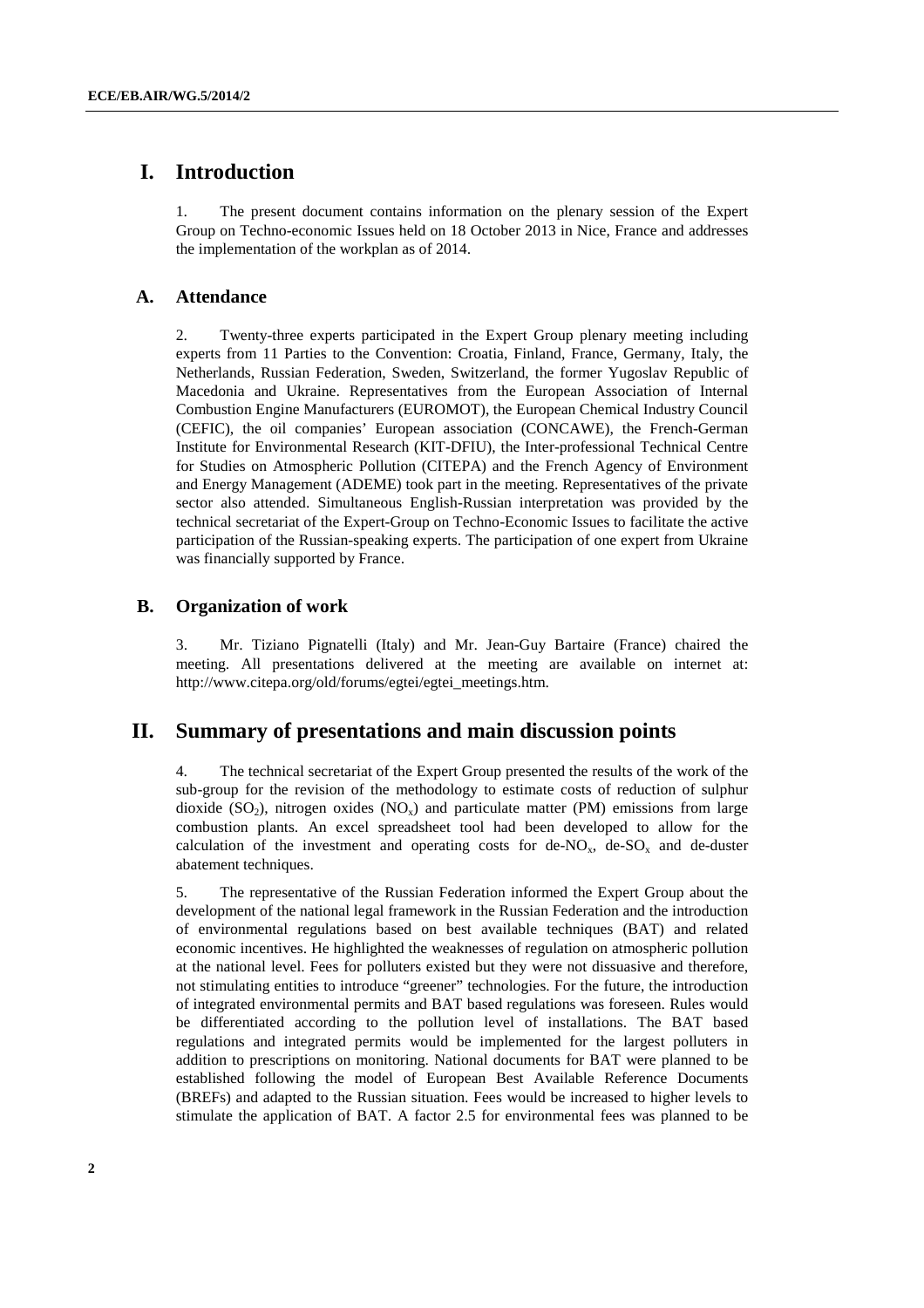introduced starting from 2017, and an additional factor 2.1 would be introduced in 2021. Environmental fees, comprising 0.21 per cent of the profits in 2009 would be increased up to 1.77 per cent in 2021. National documents for BAT would be published in 2017. They would be based on EU BREFS, with some adaptations. As of 2018, the introduction of integrated environmental permits for all potential polluters would facilitate the introduction of BAT. The installation of new industrial units not in line with BAT would then be forbidden.

6. The representative of Ukraine informed the Expert Group about current national legislation and policies on air pollution in Ukraine and major issues regarding the implementation of protocols to the Convention on Long-range Transboundary Air Pollution. She reported that in December 2010, *the Law on Ratification of the Protocol on Ukraine's accession to the Treaty establishing the Energy Community* was adopted. In 2010, key provisions of the "*State Environmental Strategy until 2020"* had been approved. The National Environmental Action Plan, covering 2011–2015 was the main implementation mechanism. Emission limit values (ELVs) were established taking into account both the state of the environment and the progress in the development of abatement techniques. She also highlighted several challenges faced by Ukraine with regard to the ratification of the protocols to the Convention on Long-range Transboundary Air Pollution, as follows:

 (a) The implementation of BAT on old installations required time and financial resources;

 (b) Not all the activities covered by the technical annexes to the protocols were analysed in terms of emission reduction potential;

(c) The lack of modern measurement techniques;

 (d) The monitoring techniques applied in Ukraine, were not comparable with the standards in the European Union (EU) legislation;

 (e) The regulation on volatile organic compounds (VOCs) emissions was different from the provisions of the Protocol to Abate Acidification, Eutrophication and Ground-level Ozone (Gothenburg Protocol);

- (f) The VOCs content in products was difficult to be established;
- (g) Black carbon was not considered at all in the Ukrainian regulations.

7. Concerning mobile sources, Ukraine had adopted Euro 4 standards from 1 January 2014 onwards. Euro 5 was planned to be introduced by 2016 for cars and vans and EURO 6 by 2018. With regard to persistent organic pollutants, emission inventories were not yet developed and monitoring activities in the environment were not planned. Ukraine provided emission inventories to the Cooperative Programme for Monitoring and Evaluation of the Long-range Transmission of Air Pollutants in Europe (EMEP) but encountered difficulties with regard to the methodologies to be applied and regarding the required format for reporting. The EMEP guidance for inventories was considered to be insufficient. Nevertheless, the achievement of consistency of inventories and reporting format was still an objective for Ukraine.

8. The representative of CEFIC presented on combustion plants between 50 and 150 megawatt thermal (MWth) capacity using special (liquid) fuels in chemical industry. He highlighted that in the chemical industry most plants had thermal capacity ranging between 50 and 250 MW, mainly for steam production. Such plants often used non-commercial fuel as a by-product of the process and were multi-fuel firing plants. Moreover, such plants operated at different load levels and fuels may be different day to day according to their availability. For the above reasons, the characteristics of such plants would not allow the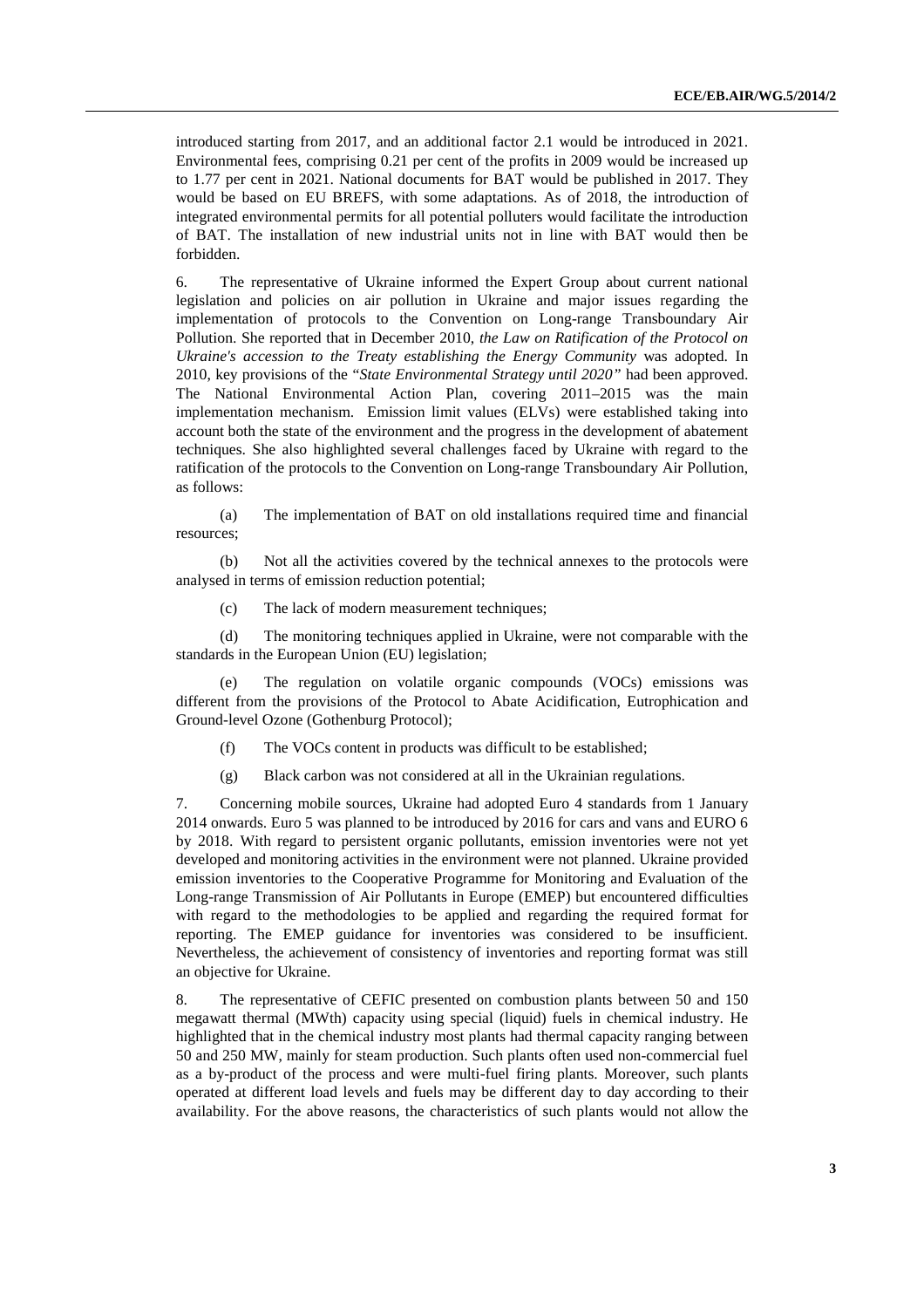use of some reduction techniques. The characteristics of non-commercial fuels and multifuel firing operations would lead to higher values of BAT associate emission levels (AEL) for daily average and annual average.

9. The Swedish representative highlighted that in Sweden more than 90 per cent of electricity was provided by nuclear and hydroelectric power plants. Most of the combustion installations for district heating used biomass. There were nearly 400 district heating networks with about 70 Combined Heat and Power (CHP) plants. Of the total of 70 terawatt-hours (TWh) thermal input for heat and CHP, 40 per cent were produced by biomass and 25 per cent by waste combustion. 15 TWh were also produced by biomass in the industrial sector (in the pulp and paper sector, excluding recovery boilers). The oldest boilers in use in Sweden were often converted to biomass fuel. The newer boilers were often built for co-incineration. Typically, boilers were equipped with Selective Non-Catalytic Reduction (SNCR) and primary measures to abate  $NO<sub>x</sub>$ . A heating water accumulator was used to maximize the operating hours of the base load boilers, thus, avoiding the use of the older boilers burning more expensive fuels. Less  $NO<sub>x</sub>$  and other pollutants were emitted since the abatement was lower than the base load operation. Emissions reduction was enhanced by an economic measure, in particular a tax of 6 Euros per kilogram. Investment costs for a 75 MWth boiler were around 5 million Euros for Selective Catalytic Reduction (SCR) and 1 million Euros for SNCR.

10. The representative of the Energy research Centre of the Netherlands (ECN) highlighted the introduction in 2010 of a regulation to reduce emissions from plants with a thermal power lower than 50 MW. An evaluation of this decree was conducted recently with a special attention to potential further constraints in emissions, as follows:

(a)  $NO<sub>x</sub>$  emission limit value (ELV) for natural gas and biogas engines (< 1) (megawatt electric) MWe/2,5 MWth) at 100 mg/normal cubic meter  $(Nm<sup>3</sup>)$  at 3 per cent oxygen  $(O<sub>2</sub>)(\text{currently: } 340)$ 

(b) Hydrocarbons ( $C_xH_y$ ) ELV for natural gas engines ( $\geq 1$  MWe/2,5 MWth) at 1200 mg/Nm<sup>3</sup> at 3 per cent  $O_2$  (currently: 1500)

(c) Particulate matter (PM) ELV for diesel engines at 15 mg/Nm<sup>3</sup> at 3 per cent  $O<sub>2</sub>$  (currently: 50)

(d) NO<sub>x</sub> ELV for diesel engines at 140 mg/Nm<sup>3</sup> at 3 per cent O<sub>2</sub> (currently: 450)

11. For natural gas engines, the limit of 100 mg/Nm<sup>3</sup> at 3 per cent  $O_2$  was considered too difficult to achieve by a three way catalyst. The ELV 140 mg/Nm<sup>3</sup> at 3 per cent  $O_2$ , was advised by the evaluation study of ECN. A similar ELV was considered for biogas. VOCs emissions from gas engines could not be reduced without loss in energy efficiency. A limit of 1200 mg/Nm<sup>3</sup> was considered as a compromise by ECN. This limit could be achieved by some manufacturers for existing engines with additional treatment. ELVs for new engines and a transitional arrangement period for existing engines were proposed by ECN. For diesel engines, filters could be used to reduce PM. The ELV of 15 mg/Nm<sup>3</sup> was proposed by ECN. This ELV value was similar to the one proposed in Germany and corresponded to the limit already applied in the United States of America. For  $NO<sub>x</sub>$  emissions from diesel engines, SCR was commercially available. Large engines operated at low revolution per minute (rpm) and high cylinder volumes thus causing an increase in  $NO<sub>x</sub>$  emissions. The limit of  $250 \text{ mg/Nm}^3$  is advised by ECN. However, for diesel engines the implementation of stricter ELV values was still pending.

12. The German representative and Chair of the Task Force on Heavy Metals presented the status of the Protocol on Heavy Metals, amended in December 2012 by decision 2012/5 and decision 2012/16. She drew attention to the entry into force on 9 January 2014 of the amendments to annex III and to the adoption of the Guidance document on best available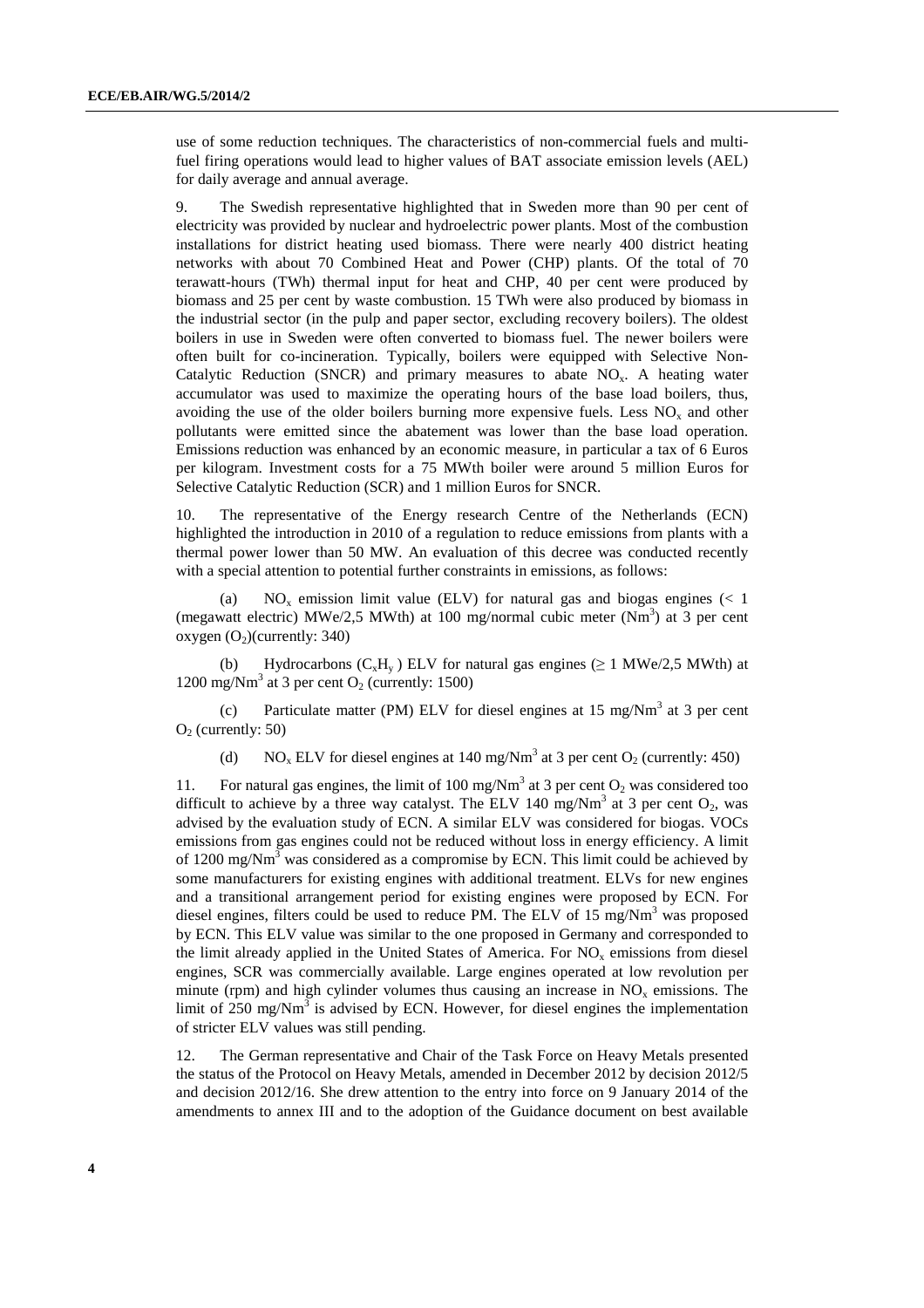techniques for controlling emissions of heavy metals and their compounds from the source categories listed in annex II (ECE/EB.AIR/116), adopted by decision 2012/7. The main focus of the amended Protocol on Heavy Metals was to increase the number of ratifications by the introduction of flexibility mechanisms. As in the Gothenburg Protocol, emission reductions compared to a reference year were required. No new ELVs for heavy metals had been agreed by Parties but ELVs for PM had been adjusted. The Protocol on Heavy Metals was coherent with the Gothenburg Protocol with regard to PM. Forty-six Parties had recently reported their heavy metals' emissions. In the EMEP region, lead, mercury and cadmium emissions decreased by more than 50 per cent from 1990 to 2010. The impacts of emissions were still present since critical load exceedances could be observed in central Europe and also other parts of the EMEP region.

13. The Italian co-Chair presented the results achieved in the application of the Greenhouse Gas and Air Pollution Interactions and Synergies (GAINS)-Model methodology to estimate the potential technological upgrade and its related costs needed for the compliance with the ELVs stipulated in the annexes to the Gothenburg Protocol for the Russian Federation and Ukraine. The GAINS methodology to estimate the potential technological upgrade and costs has been applied to the official scenarios for the Gothenburg Protocol review, as developed by the Centre for Integrated Assessment Modelling for Belarus, Republic of Moldova, Russian Federation and Ukraine using the old version of the GAINS Europe Model. The methodology revealed suitable results for the analysis for several sectors and pollutants. The results presented for the Russian Federation and Ukraine showed that potential existed for significant emission reductions as a consequence of the implementation of technologies consistent with the ELVs in the annexes of the revised Gothenburg Protocol. The estimation of deriving additional costs of abatement was also an output of the GAINS model, although not all the experts agree on the GAINS cost parameters. The technical report will be delivered in 2014 for consideration of the Working Group on Strategies and Review. The analysis was expected to be continued in 2014 and extended to other sectors and, to extent possible the new GAINS model structure, as well as to other countries in Eastern Europe, the Caucasus and Central Asia, if and when new scenarios would be available.

## **III. Progress in the implementation of the 2014–2015 workplan**

14. It was noted that while most of the tasks for the Expert Group in the 2014–2015 workplan for the implementation of the Convention had financial coverage due to contributions provided by France and Italy, some tasks may require additional funds, especially those activities concerning support to the experts from Eastern Europe, the Caucasus and Central Asia for travel expenses and translation of documents into Russian.

15. In accordance with item 2.2.4 of the workplan, the co-Chairs of the Expert Group developed draft Terms of reference for the Task Force on Techno-Economic Issues for consideration by the Working Group on Strategies and Review, presented in the Annex below.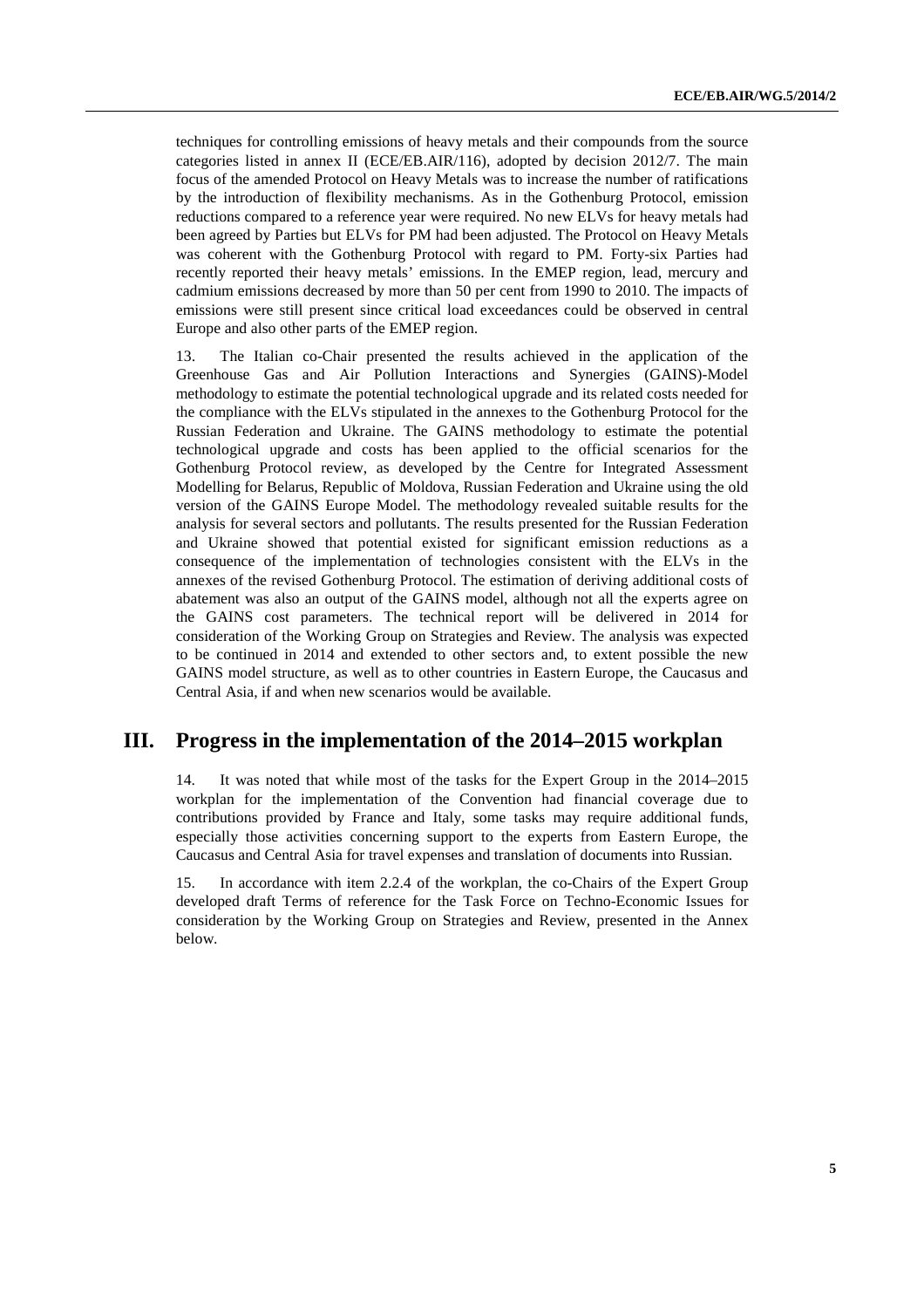## **Annex**

 **Terms of reference of the task force on techno-economic issues** 

 **Draft prepared by the Expert Group on Techno-Economic Issue for the consideration of the Working Group on Strategies and Review**

### **I. Background**

 *Taking into account* the Long Term Strategy of the Convention (ECE/EB.AIR/106/Add.1),

 *Having seen* the work carried out by the Expert Group on Techno-Economic Issue in revising the Annexes to the Gothenburg Protocol, during the long process of revision of the Gothenburg Protocol,

 *Considering* the discontinued Task Force on Persistent Organic Pollutants and the expected decision of the Executive Body at its thirty-third session in December 2014, which will discontinue the Task Force on Heavy Metals starting from 2015,

 *Building* on the expertise from experts from Parties authorities, science and industry,

 *Securing* the important role of the technical secretariat to the Expert Group on Techno-economic Issues financed by France and carried out by Inter-professional Technical Centre for Studies on Atmospheric Pollution (CITEPA) and French-German Institute for Environmental Research (KIT/DFIU),

 *Acknowledging* that the two lead countries Italy and France will continue to provide the co-chairs and support the technical secretariat,

*Proposes* to the attention of the Executive Body at its thirty-third session in December 2014 the upgrade of the Expert Group on Techno-Economic Issue to Task Force on Techno-Economic Issues.

## **II. Tasks of the New Task Force**

 The new Task Force, which will include the experts of the discontinued Task Force on POPs and Task Force on Heavy Metals, experts from stationary and mobile sources, will perform the following institutional tasks if adequate financial and human resources are available:

(a) Update continuously the database of the abatement technologies for  $SO<sub>2</sub>$ , NOx, VOCs, dust including black carbon, heavy metals and POPs concerned in the Convention on Long-Range Transboundary Air Pollution. The updated information will include all technical parameters characterizing the abatement technologies, taking into account the Best Available Techniques (BAT);

 (b) Update continuously the cost parameters of the abatement technologies for SO2, NOx, VOCs, dust including black carbon, heavy metals and POPs concerned in the Convention, for stationary [and mobile] sources, in the concerned sectors. Create and maintain the Clearinghouse of the Abatement Technologies for  $SO_2$ ,  $NO_x$ , VOCs, dust